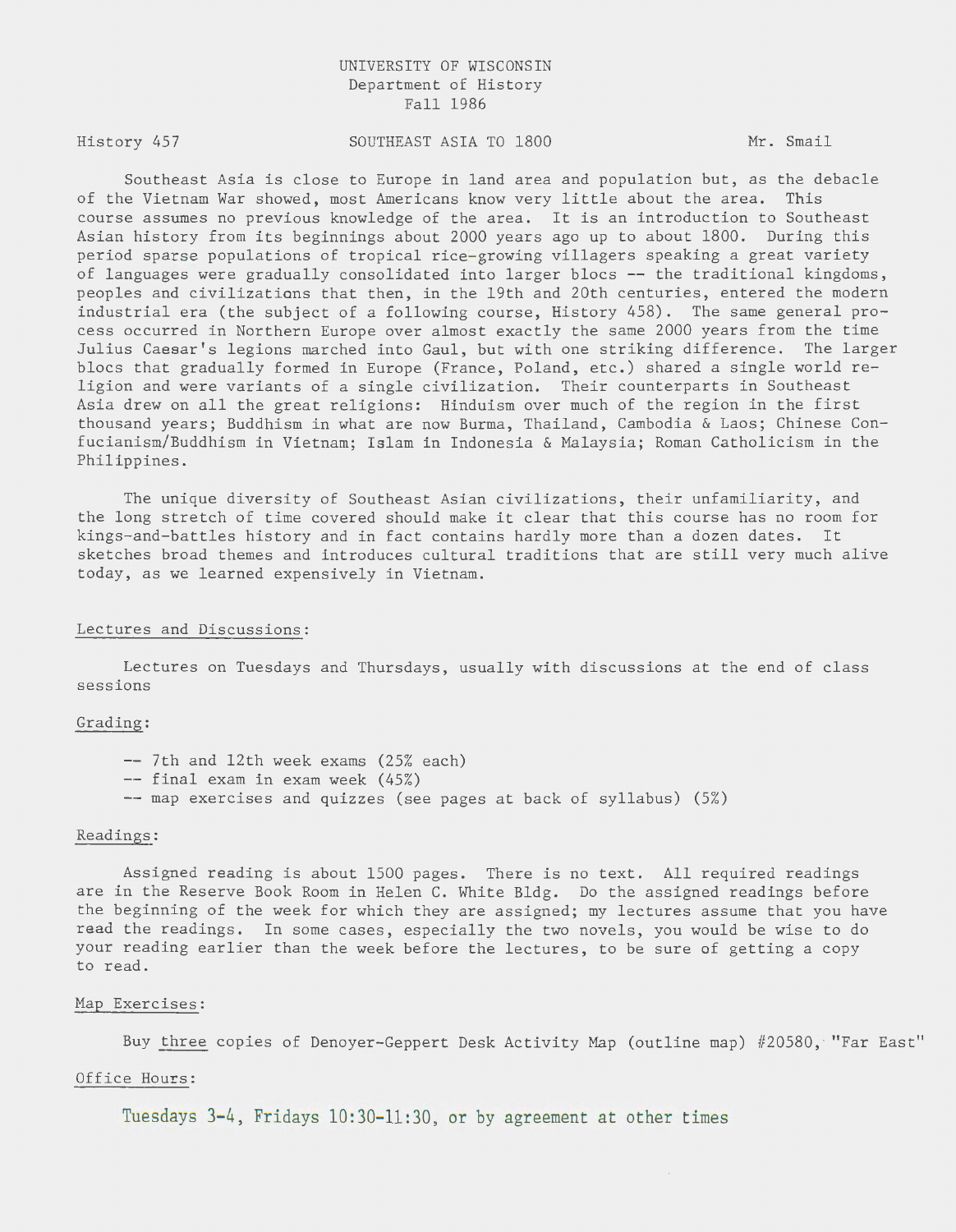## I. BEGINNINGS

1st week: 1. Sep 2 T - Geography & Food 2. Sep 4 R - Discussion: the pattern chart Robbins Burling, Hill farms & paddy fields 40-63 Clifford Geertz, Agricultural involution 12-37 2nd week: 3. Sep 9 T - Prehistory 4. Sep 11 R - Going Civic Map exercise 1 due no assignment 3rd week: 5. Sep 16 T - Hinduism & Buddhism 6. Sep 18 R - Trade & Trading states Map exercise 2 due David Chandler, A history of Cambodia 9-27 Barbara & Leonard Andaya, A history of Malaysia 1-31 II. THE CLASSICAL AGE 4th week: 7. Sep 23 T- Angkor 8. Sep 25 R - Angkor Map exercise 3 due Chandler 29-67 Bernard Groslier, Angkor, art & civilization (browse) 5th week: 9. Sep 30  $T -$  Pagan 10. Oct 2 R - Pagan Michael Aung-Thwin, Pagan, the origins of modern Burma 15-29 Maurice Collis, She was a queen (novel) 6th week: 11. Oct 7 T - The Chinese borderlands 12. Oct 9 R - Nam Viet to Dai Viet Quiz 1 In Search of Southeast Asia, chapter 8 Georges Coedes, The making of South East Asia 39-49 (omitting last two paragraphs on p. 49);77-87 7th week: 13. Oct 14 T - Java 14. Oct 16 R - Java  $\overline{z}$ th WEEK EXAM Claire Holt, Art in Indonesia 35-64, 66-92, 123-149, 267-271 D. G.E. Hall, 47-64, 74-90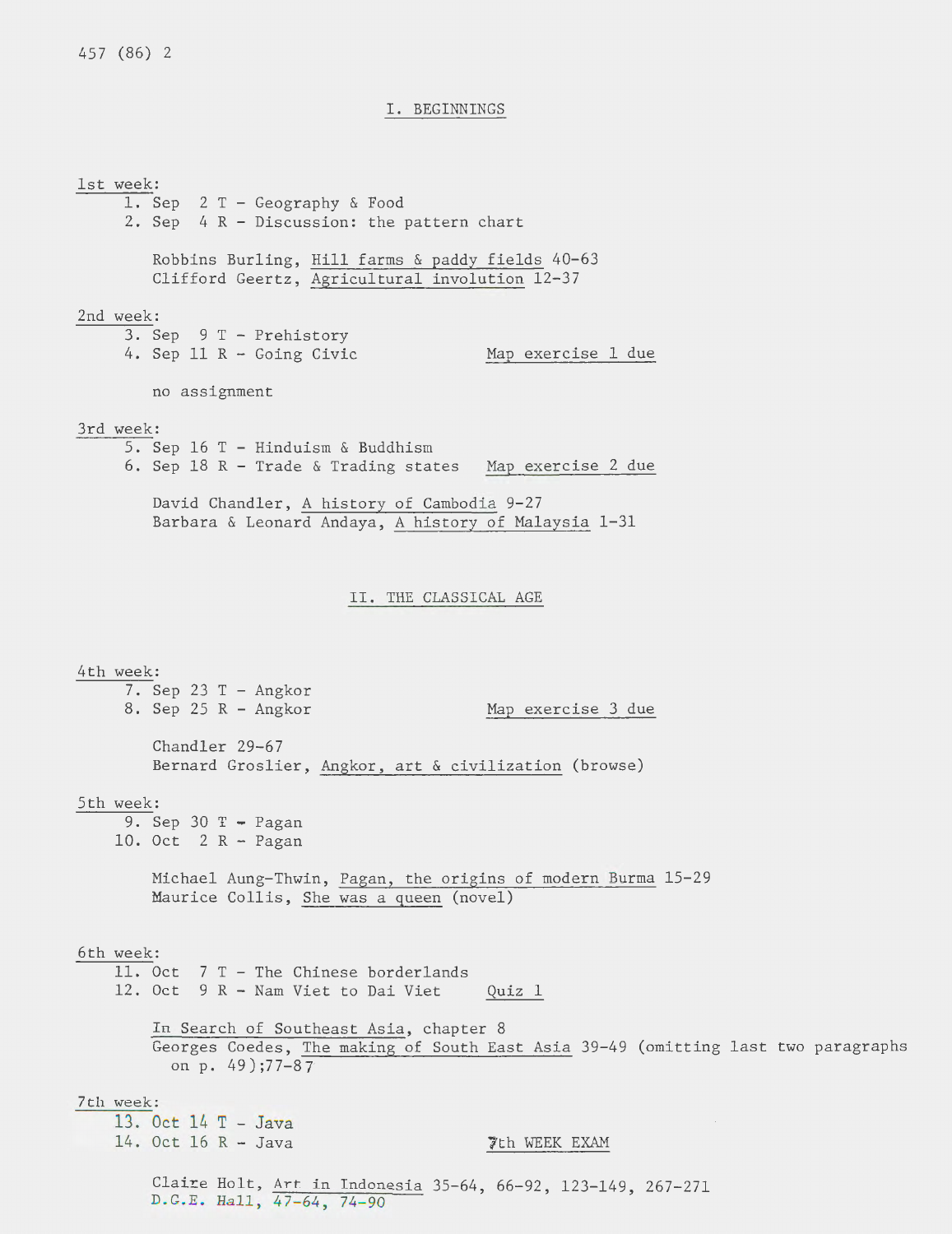8th week: 15. Oct 21 T - Redistributive economies 16. Oct 23 R - Radio station states Aung-Thwin 97-115 R. Heine-Geldern, Conceptions of state & kingship in Southeast Asia III. MAINLAND: 13TH TO 18TH CENTURIES 9th week: 17. Oct 28 T- The 13th century revolution 18. Oct 30 R - The appearance of the Tai-speakers Aung-Thwin 169-198 Chandler 67-77 David Wyatt, Thailand, a short history 1-74 (mid-page) Anthony Reid, "Trade and state power in the 16th & 17th century Southeast Asia" Reid, "The Structure of cities in Southeast Asia, 15th to 17th centuries" lOth week: 19. Nov 4 T - Political history of the mainland to 1800 20. Nov 6 R - Cores and zones Wyatt 75-138 Chandler 77-98 ltth week: 21. Nov 11 T - The Confucianization of Vietnam. The Nam Tien. 22. Nov 13 R - Mainland social structures Quiz 2 Coedes 204-217 Michael Cotter, "The Vietnamese southward movement..." Vicki Baum, Tale of Bali (novel) IV. ISLANDS: 13TH TO 18TH CENTURIES 12th week: 23. Nov 18 T - Great Age 24. Nov 20 R - Great Age 12th WEEK EXAM Andaya 31-75 13th week: 25. Nov 25 T - Pepper trade and Pepper port Andaya 76-113 THANKSGIVING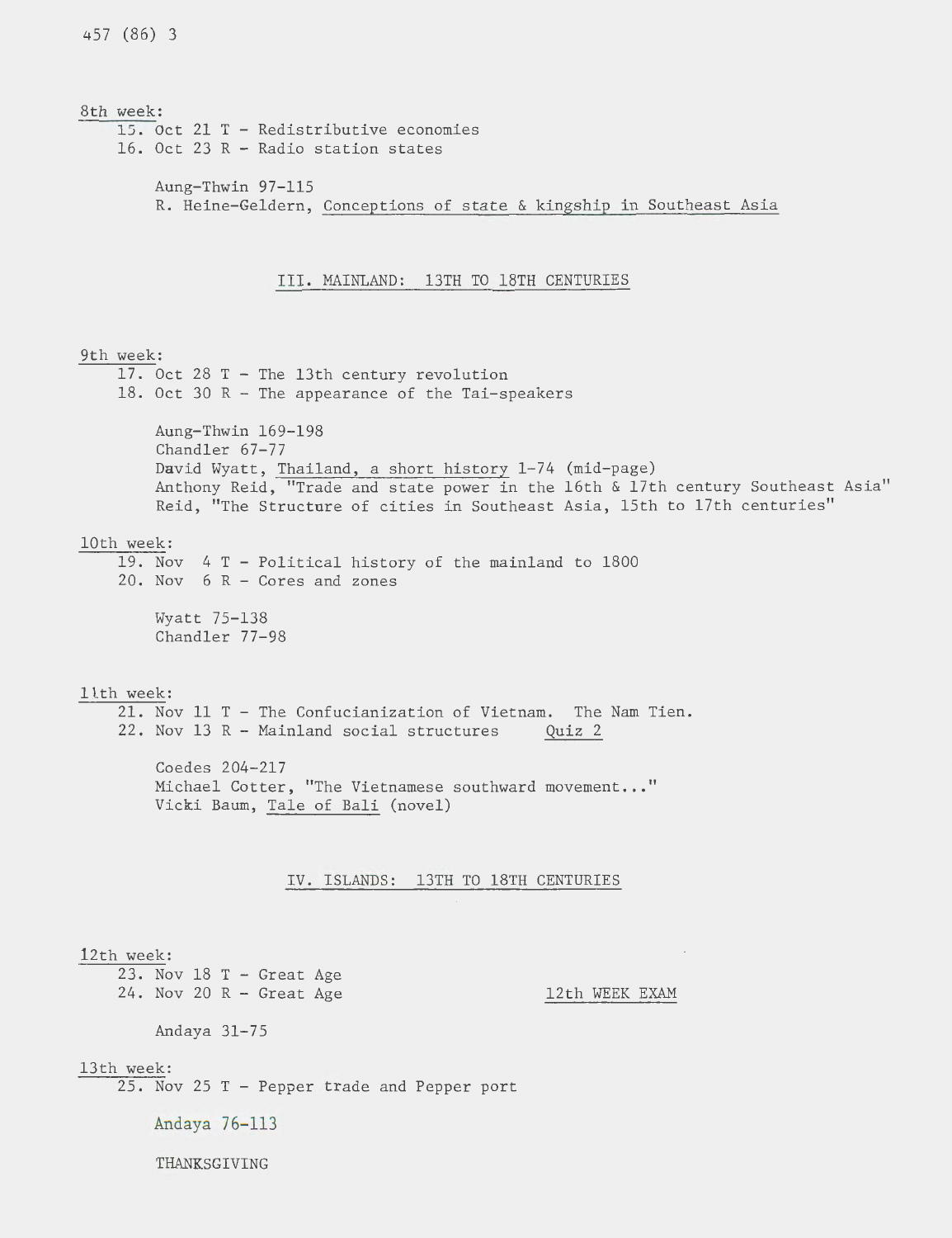14th week: 26. Dec 2 T - Islam. Islam overlaid on Java 27. Dec 4 R - Dutch rule overlaid on Java Hall 301-19, 336-365 Clifford Geertz, The religion of Java 11-37, 86-111, 121-130, 177-184, 215-24, 227-60 In Search 80-86, 146-150 (to mid-page) 15th week: 28. Dec 9 T - The last core 29. Dec 11 R - New Age

 $\bar{\mathcal{A}}$ 

John Phelan, Hispanization of the Philippines 3-89 William Schurtz, Manila Galleon 15-78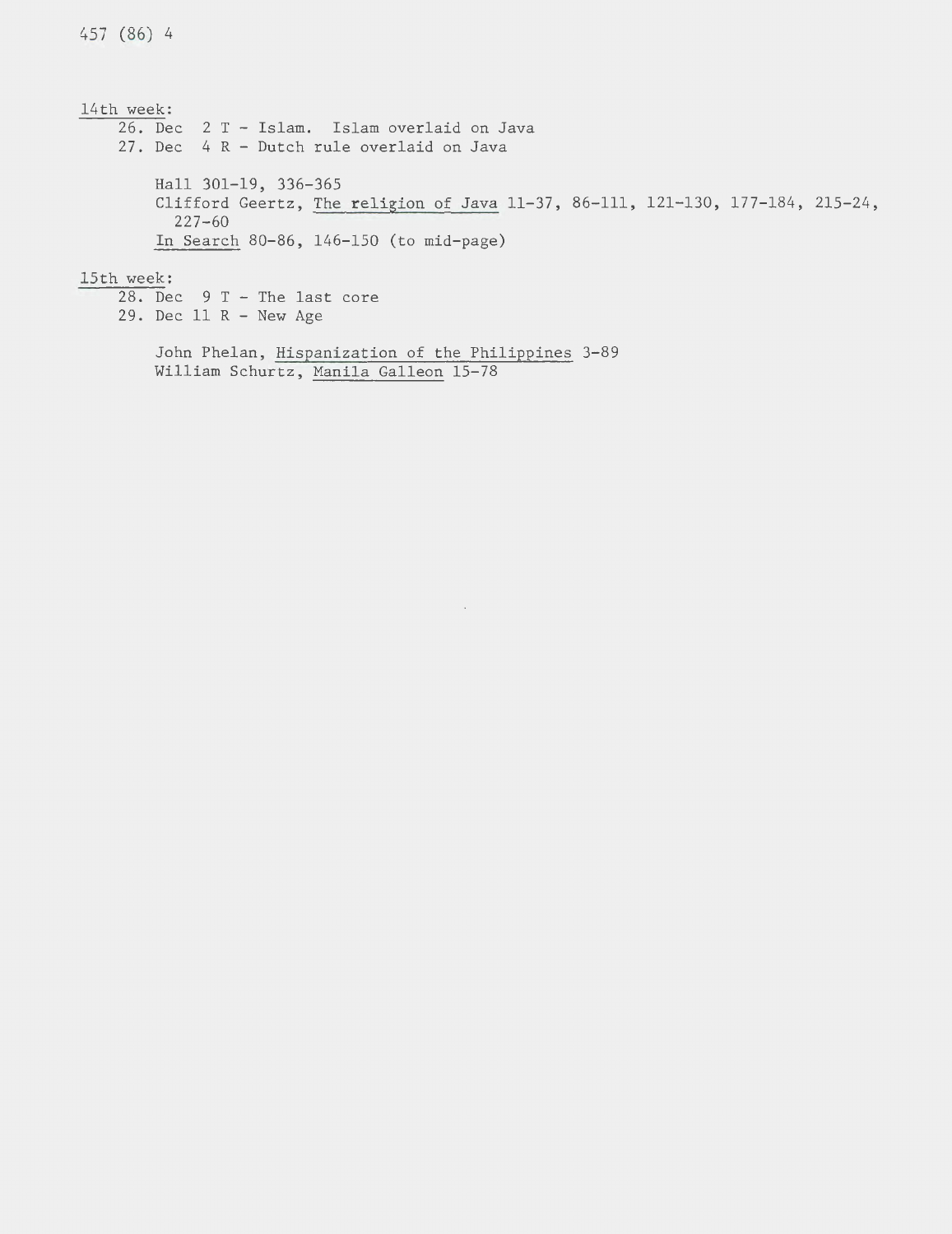Use three Denoyer-Geppert Cartocraft outline maps, "Far East" #25080

Sources for map exercises I. and III.are 1) Atlas of South-East Asia (on Reserve), 2) various atlases in Reference Room, Memorial Library

I. Basic Geography

| Amboina (Ambon)<br>Bali<br>Borneo (Kalimantan)<br>Brantas R. (Atlas p. 23: "K. Brantas") | Red R. (show delta fan)<br>Salween R.<br>Sittang R. (Atlas p. 52-3: between<br>Irrawaddy & Salween Rivers) |
|------------------------------------------------------------------------------------------|------------------------------------------------------------------------------------------------------------|
| Celebes (Sulawesi)                                                                       | Solo R. (Atlas p. 23: "K. Solo"and                                                                         |
| Dry Zone of Burma (Atlas p. 55: area<br>under 30 inches of annual rainfall               | "Bengawan Solo")<br>South China Coast (Canton to Foochow)                                                  |
| Irrawaddy R. (show delta fan)                                                            | South China Sea                                                                                            |
| "Isthmus" (between Three Pagodas and                                                     | Sulu Isls (North of equator)                                                                               |
| Pinang- Pattani portages: see Atlas                                                      | Sumatra                                                                                                    |
| $p. 40-41$ -- mark the portages)                                                         | Sunda Strait                                                                                               |
| Java                                                                                     | Ternate (see Atlas p. 25 (F2)                                                                              |
| Luzon                                                                                    | Tidore (see Atlas p. 25 (F2)                                                                               |
| Madura                                                                                   | Tonle Sap                                                                                                  |
| Malacca Strait                                                                           | Visayan Isls (area: Samar to                                                                               |
| Mekong R. (show full delta fan)                                                          | Panay, Masbate to Bohol)                                                                                   |
| Menam Chao Phraya (i.e. Chao Phraya R.)                                                  | Yangtse R.                                                                                                 |
| Moluccas (i.e. Moluccan Isls group)                                                      | Yunnan (approximately)                                                                                     |
|                                                                                          | Monsoon directions in Jan. & July                                                                          |

(Notes: Mark all rivers as far upstream as you can. Brantas, Sittang and Solo rivers are not shown on the outline map)

II. Modern distribution of nine major languages

Sources: 1) Use Atlas for most of Island S.E. Asia. 2) Use Ethnolinguistic Groups of Mainland S.E. Asia for mainland & Malaya. This consists of two map sheets mounted on cardboard, covering the northern & southern halves of the mainland respectively. There are 12 sets: DS 509.5 E83/1 and DS 509.5 E83/2

Use only nine colors or shadings for the nine languages. Leave other areas blank. The languages are:

1. Burmese

2. Tai -- include everything light green in Ethnolinguistic Groups map. This includes areas marked "Siamese," "Shan," "Lao" etc., and also large areas outside Southeast Asia, especially in China. Rough outline OK in areas where Tai is mixed with other languages.

3. Khmer-- mark only area labeled "Khmer." Leave areas of "Mountain Mon-Khmer" blank.

4. Vietnamese

5. Malay -- include 1) the areas in Ethnolinguistic Groups map marked "Malays." and 2) the reddish-brown areas in Atlas on Sumatra, Java, Borneo, Halmahera & New Guinea, whatever the language labels given.

- 6. Javanese
- 7. Sundanese
- 8. Tagalog

9. Visayan -- Visayan consists of three sub-groups marked in Atlas: Samar-Leyte, Sugbuhanon, and Hiligaynon. Do not mark these sub-groups, just the overall Visayan language area.

Map Exercise III. - see next page